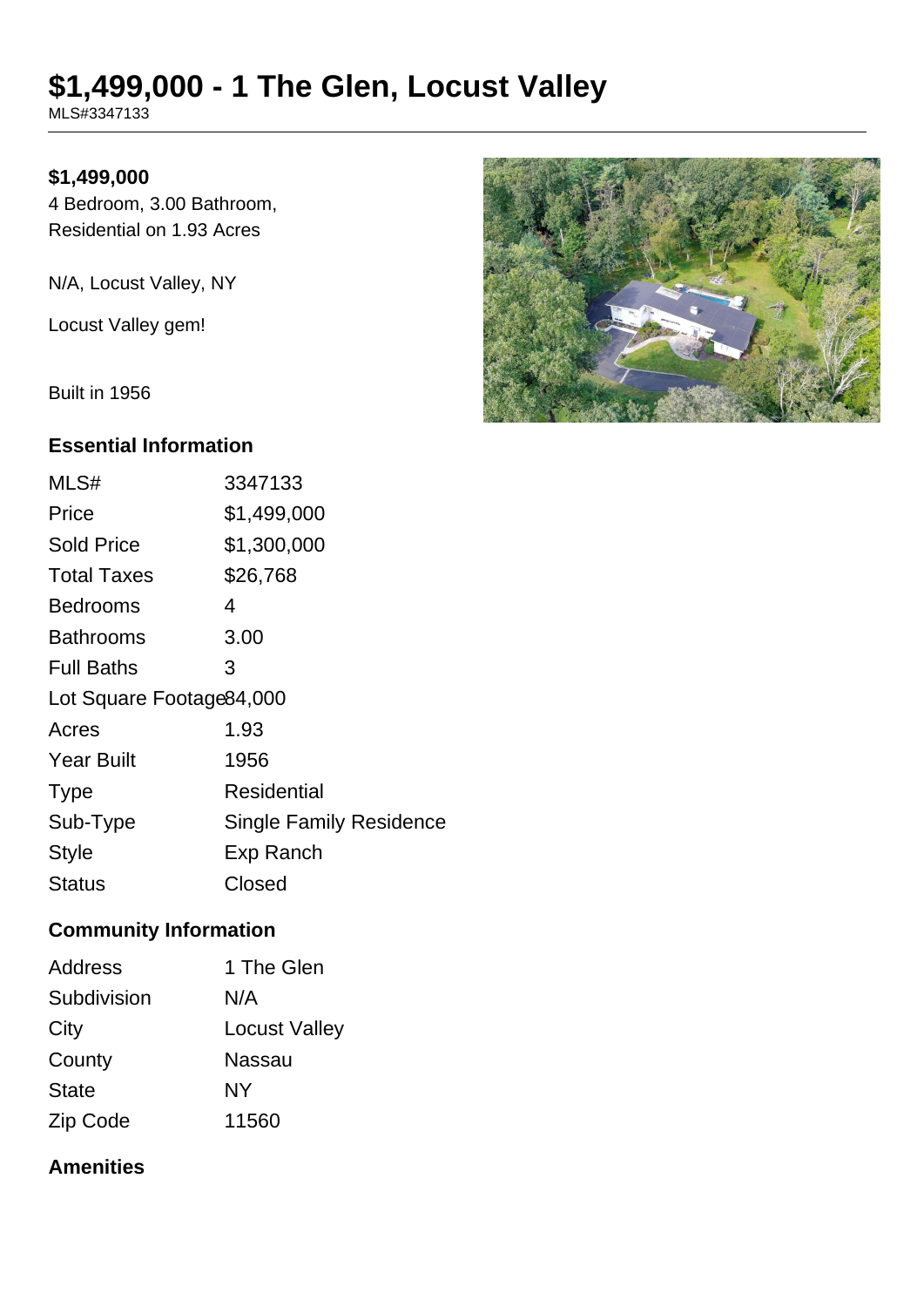| <b>Features</b> | Cul-De-Sec                        |
|-----------------|-----------------------------------|
| Parking         | Private, Attached, 2 Car Attached |
| # of Garages    | 2                                 |
| Garages         | Private, Attached, 2 Car Attached |
| Has Pool        | Yes                               |
| Pool            | Inground Pool                     |

#### **Interior**

| Interior                 | Hardwood, Wall To Wall Carpet                       |
|--------------------------|-----------------------------------------------------|
| <b>Interior Features</b> | Den/Family Room, Eat-in Kitchen, Formal Dining Room |
| Appliances               | Dishwasher, Dryer, Refrigerator, Washer             |
| Heating                  | Natural Gas, Hot Water                              |
| Cooling                  | <b>Central Air</b>                                  |
| Fireplace                | Yes                                                 |
| # of Fireplaces          | 1                                                   |
| Has Basement             | Yes                                                 |
| <b>Basement</b>          | Partial, Unfinished                                 |

### **Exterior**

| Exterior        | Frame, Shingle Siding |
|-----------------|-----------------------|
| Lot Description | Cul-De-Sec            |
| Construction    | Frame, Shingle Siding |

## **School Information**

| <b>District</b> | <b>Locust Valley</b>               |
|-----------------|------------------------------------|
| <b>Middle</b>   | <b>Locust Valley Middle School</b> |
| High            | <b>Locust Valley High School</b>   |

## **Additional Information**

| Date Listed     | September 21st, 2021 |
|-----------------|----------------------|
| Date Sold       | April 11th, 2022     |
| Days on Market  | 112                  |
| Zoning          | <b>Residential</b>   |
| <b>HOA Fees</b> | \$0                  |

## **Listing Details**

Listing Provided By Douglas Elliman Real Estate



The source of the displayed data is either the property owner or public record provided by non-governmental third parties. It is believed to be reliable but not guaranteed. This information is provided